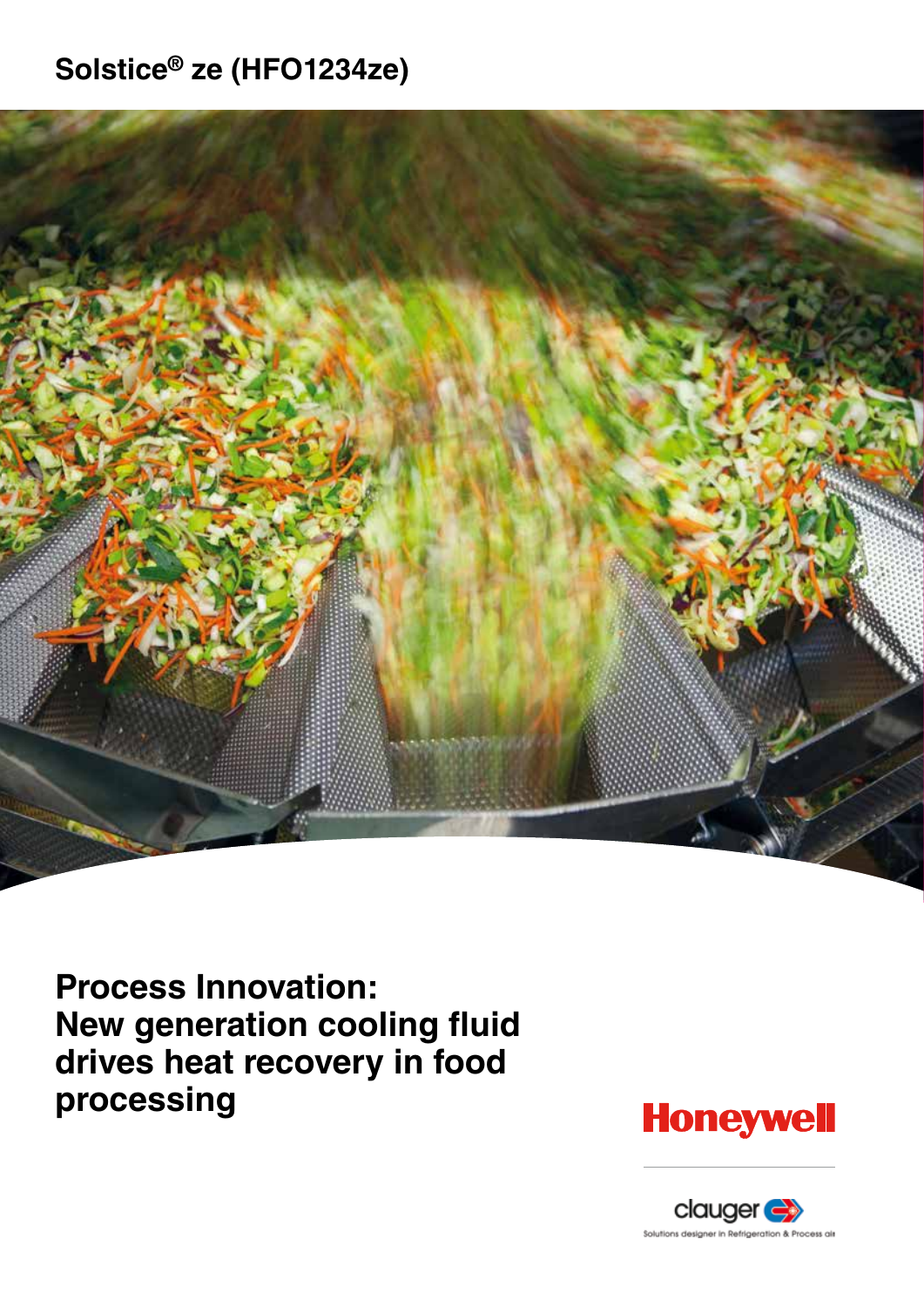# Moving to a greener future.



"Our focus is always on how to improve production technology to make processing more efficient and more economical…with the lowest environmental impact"

**Sylvain Noel, Clauger**

In the food industry, heat recovery linked to refrigeration systems is a key element in delivering hot water at temperatures that enable vegetables to be processed. However, there is a limit on the temperature that can be achieved through condensing and desuperheating via compressors – typically around 35ºC. The process requires much hotter water, so processing typically involves ammonia-based refrigerants capable of supporting heat recovery system temperatures reaching 80ºC. But desired water temperature is 97ºC (minimum 100ºC of condensing temperature) and ammonia ( $NH<sub>3</sub>$ ) cannot reach temperatures above 80ºC of water temperature, while CO<sub>2</sub> does not have enough efficiency at positive, high temperatures.

These challenging needs prompted leading industrial process refrigeration company Clauger to enlist the support of Honeywell and its new generation, low GWP (Global Warming Potential) refrigerant Solstice® ze. Using Solstice ze Refrigerant, Clauger has designed a heat recovery system capable of both processing foodstuffs at the required temperature and rapidly cooling products through chilled water. The technology has been developed for a high end food processing company

with a focus on achieving vegetables with the best quality smell, flavour, texture and preservation.

It is an innovation that has delivered impressive results at a prototype stage:

- Good overall Coefficient of Performance (COP), resulting in excellent efficiency
- Single process solution offering simultaneous hot (98ºC) and chilled (2ºC) solutions
- 100% non-ozone depleting refrigerant with a GWP of <1

#### **Background: Where process efficiency meets environmental responsibility**

Clauger specialises in developing refrigeration and process air conditioning applications for a wide range of industrial sectors, including food, pharmaceuticals, cosmetics, electronics and chemicals and works with 3,000 customers in more than 90 countries.

Most process sites possess sources of heat energy (waste water treatment, CIP – Cleaning In Place –, air compressors, refrigeration machine rooms, extraction systems etc.) that can be harnessed to generate high temperature water at a lower cost than conventional boilers. In food processing, factories have traditionally operated ammonia-based refrigeration systems as the basis for heat recovery to provide hot water.

However, with the incoming F-Gas rules setting the basis for the responsible use of lower GWP refrigerants, and with ammonia's limitation to reach temperatures above 80ºC, Clauger decided to explore a new approach for a customer using boilers to heat water for food processing and chillers to cool the products to the required temperature. Working with EDF, Clauger designed a prototype heat recovery system using the refrigerant R245fa. This system was laboratory tested and achieved good results….but in the search for an even lower GWP, more sustainable fluid, Clauger decided that a new refrigerant was needed.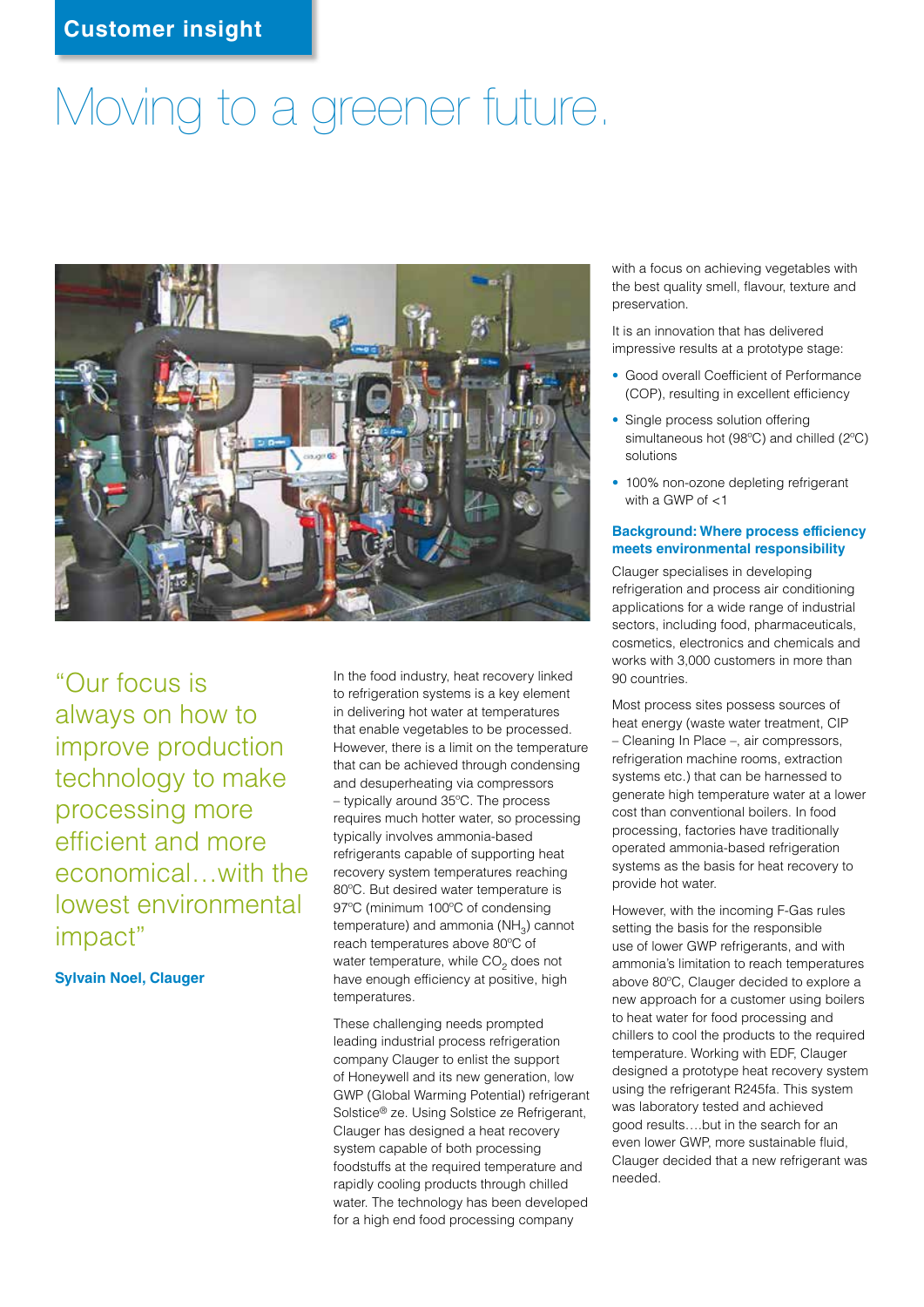From this start point, the company participated in a wider partnership, involving the end user plus Honeywell (and its Solstice ze technology), L'Ecole des Mines de Paris and Total – Ademe, to build a second prototype machine. The aim was to develop a machine that was not only capable of delivering hot water at 97ºC but could also immediate cool the product down to 2ºC using chilled water. This second machine would be assessed against key criteria, including environmental performance, process effectiveness and pay-back linked to energy efficiency.

#### **Field & Laboratory Test: Implementation and Results**

The second prototype was scaled 1:10 in order to validate system functionality and performance in the field.

Honeywell's Solstice® ze material was chosen for the following reasons:

- It is a one-component gas
- $\bullet$  It possesses a low GWP (<1)
- It is a safe fluid for use in this application
- It exhibits excellent thermodynamic properties at low pressure

The system designed by Clauger for the prototype uses a pair of semi-hermetic reciprocating compressors (Bitzer (66F 100.2Y)) operating independently on the same circuit, with electronic oil management. Across the range 3/53ºC the compressor COP is 3.54.

The second stage (BPHX pinch=5ºC) involves two tandems of hermetic scroll compressors (Bitzer GDS80485VA range), with active oil management, operating over a 35-65Hz frequency range with variable speed.

This design means that Clauger is able to exploit the variable RPM capability of each tandem. At 48/100ºC, the compressor COP is 3.28 and the maximum discharge temperature is 112ºC.

| Refrigeration power  | 150 kW               |
|----------------------|----------------------|
| Fluid                | <b>HFO1234ze</b>     |
| Water inlet          | $+2$ °C              |
| <b>Heating power</b> | 200 kW               |
| Water outlet         | $+97^{\circ}$ C      |
| COP                  | Hot: 2.8 / Cold: 2.6 |
|                      | 2.5 Years            |

The machine was set up on a sample process line for constant monitoring by the customer against a series of specified parameters. After some months of testing, the results matched the requirements.

After further assessment by the cluster of companies, a full sized machine will be built and installed on one of the customer's existing process lines. This will enable the end user to apply the technology more widely across the company's operations.

Scale up to the 1/1 size will mean going from current charge of 4kg for the positive temperatures and 10kg for the negative size to a total of around 30kg for the 400kW.

## **Feedback: A Positive Result for Low GWP Technology**

"If the on-going trial is successful, we plan to roll-out similar technology across many of our plants around the world. The system offers both the performance levels we need and low environmental impact." *Customer spokesperson.*

"Solstice ze offers a pathway for the future for this type of technology and for hitting the 80ºC limit, combining performance within agreed specifications together with very low GWP." *Clauger spokesperson.*